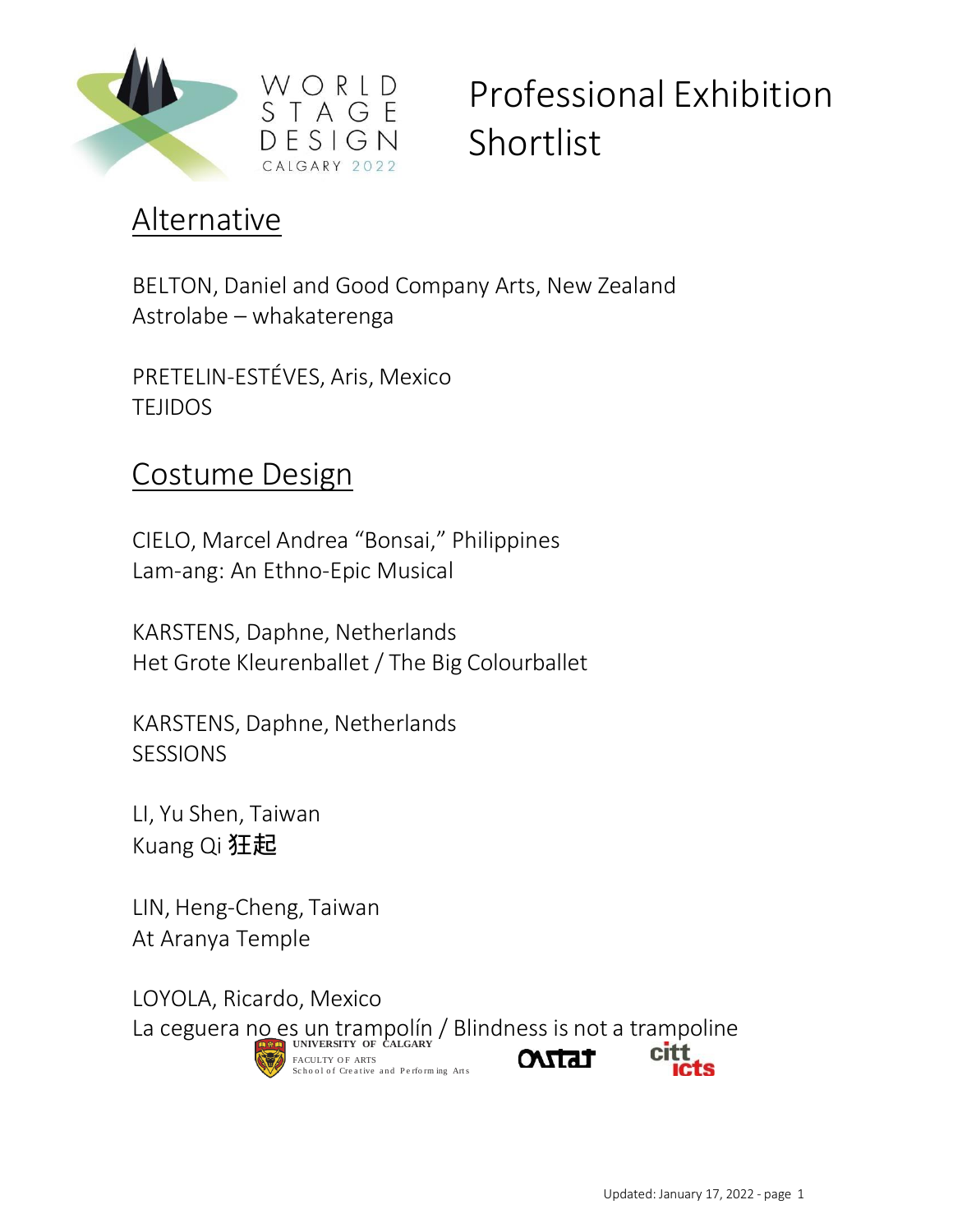

#### Costume Design continued

 $FSIGN$ 

MARDEL, Libertad, Mexico Las Preciosas Ridículas

NAGY, Fruzsina, Hungary Taboo Collection

RAYA, Mónica, Mexico La Huida de Quetzalcóatl / The Flight of Quetzalcóatl

RYBÁKOVÁ, Simona, Czech Republic Bon Appetit

RYBÁKOVÁ, Simona, Czech Republic The Bouquet

RZEWUSKA, Edyta, Mexico Dido y Eneas

SZŰCS, Edit, Hungary aUTONOM zONE

WEI, Wei, China Lady Meng Jiang Brings Winter Clothes

XIE, Xiaxia, China The Phoenix





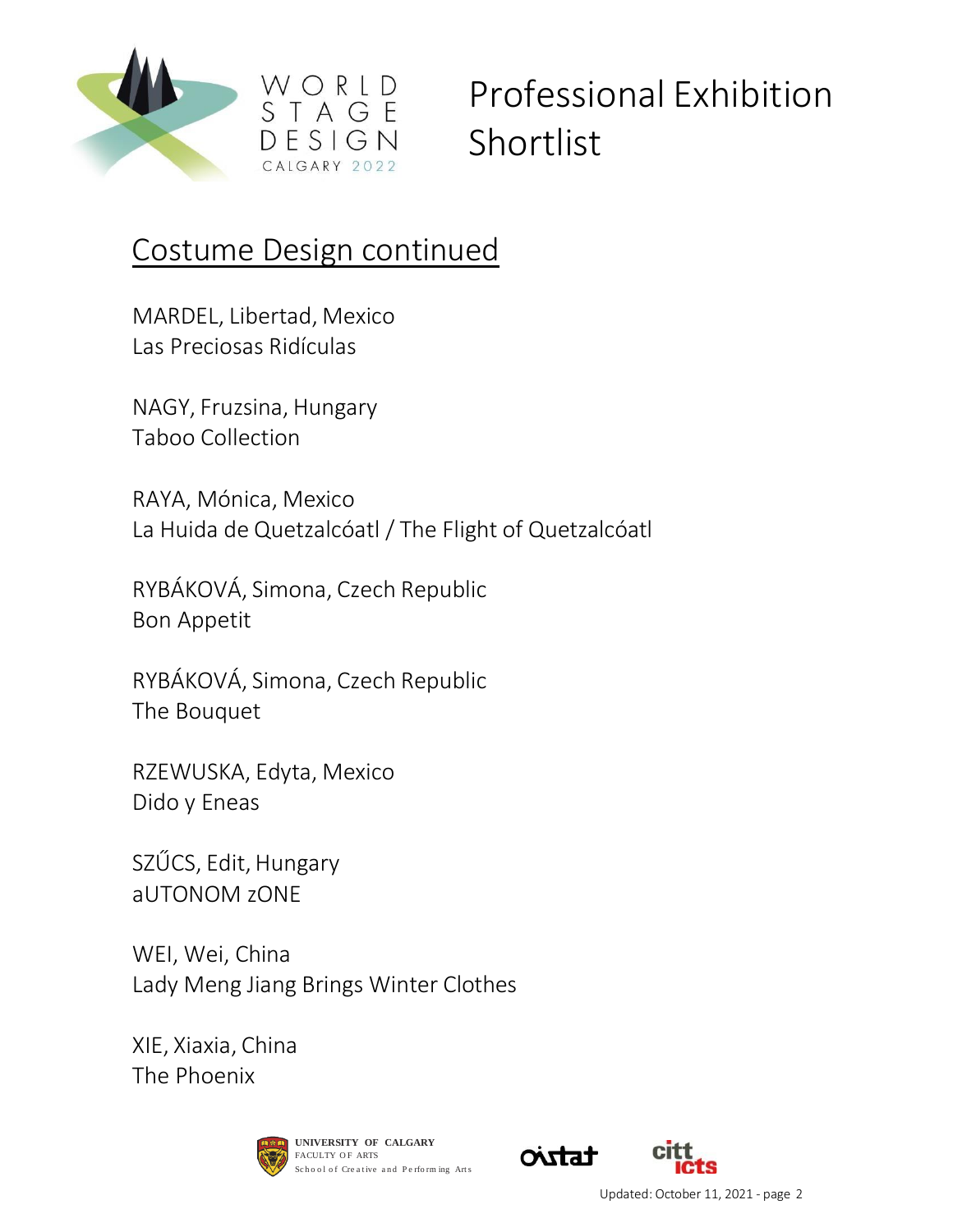

#### Lighting Design

ABULAFIA, Yaron, Netherlands RED CURTAIN

SUNG, Fang-Yu, Taiwan 《X\_X rooms》Nolight

HUGHES, Ben, Australia Snow White

KOUKOUMAS, Georgios, Cyprus Persians

KUO, Chien-hao, Taiwan Identity

SAC, Ingrid, Mexico Carmen

SUNG, Yung-Hung, Taiwan Ten Lines of Poetry to NK

TEE, You, Malaysia How we go

TEE, You, Malaysia Profound II





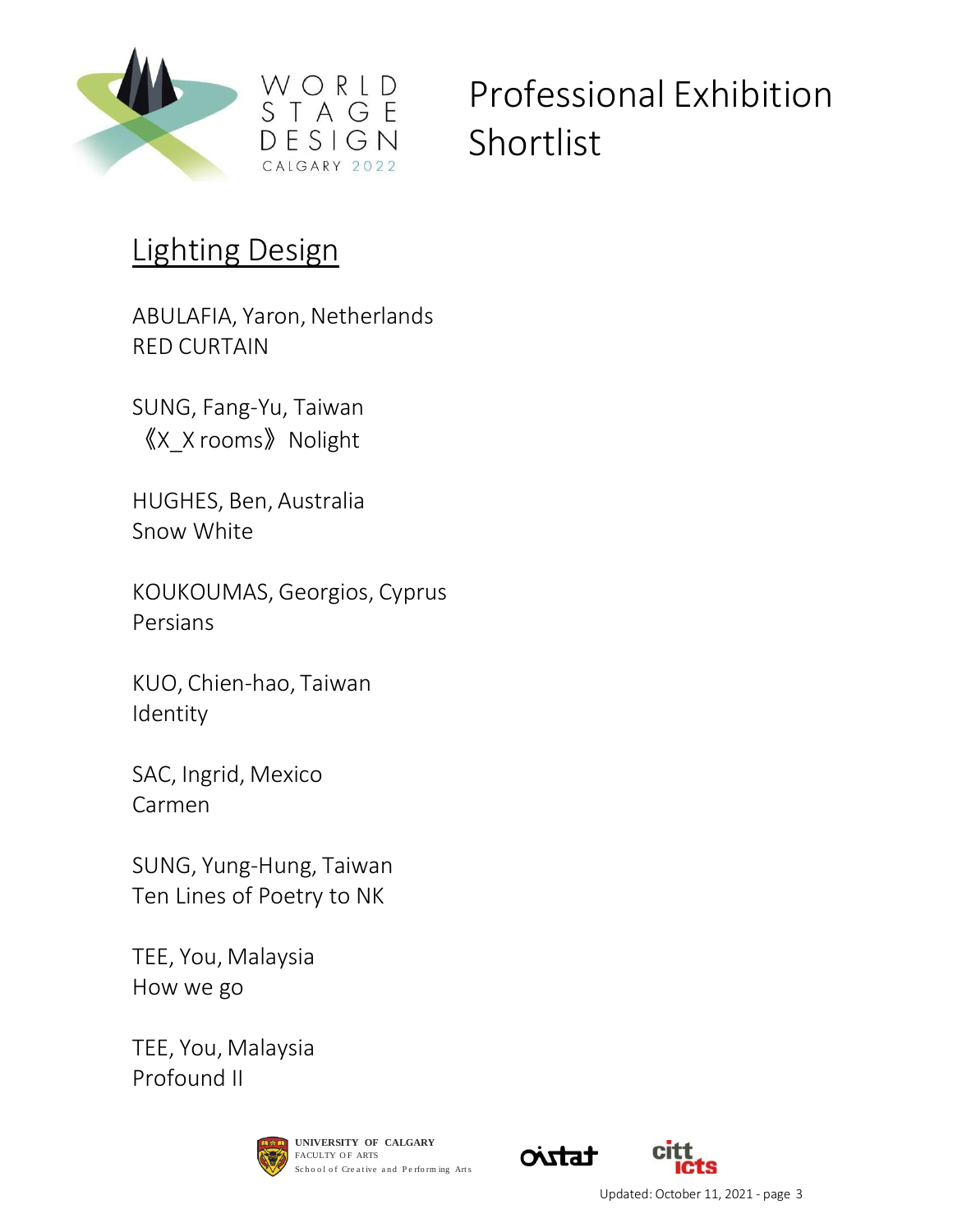

### Lighting Design continued

WORLD<br>STAGE

 $D E S I G N$ CALGARY 2022

TENG, Cheng-Wei, Taiwan One Fine Day 最美的一天

TENG, Cheng-Wei, Taiwan Terror 恐怖行動

TRENAMAN, Brad, Canada Redpatch

ZAPATERO, Victor, Mexico Omphalos

ZHENGPING, Zhou, China Yue Opera Hong Yu



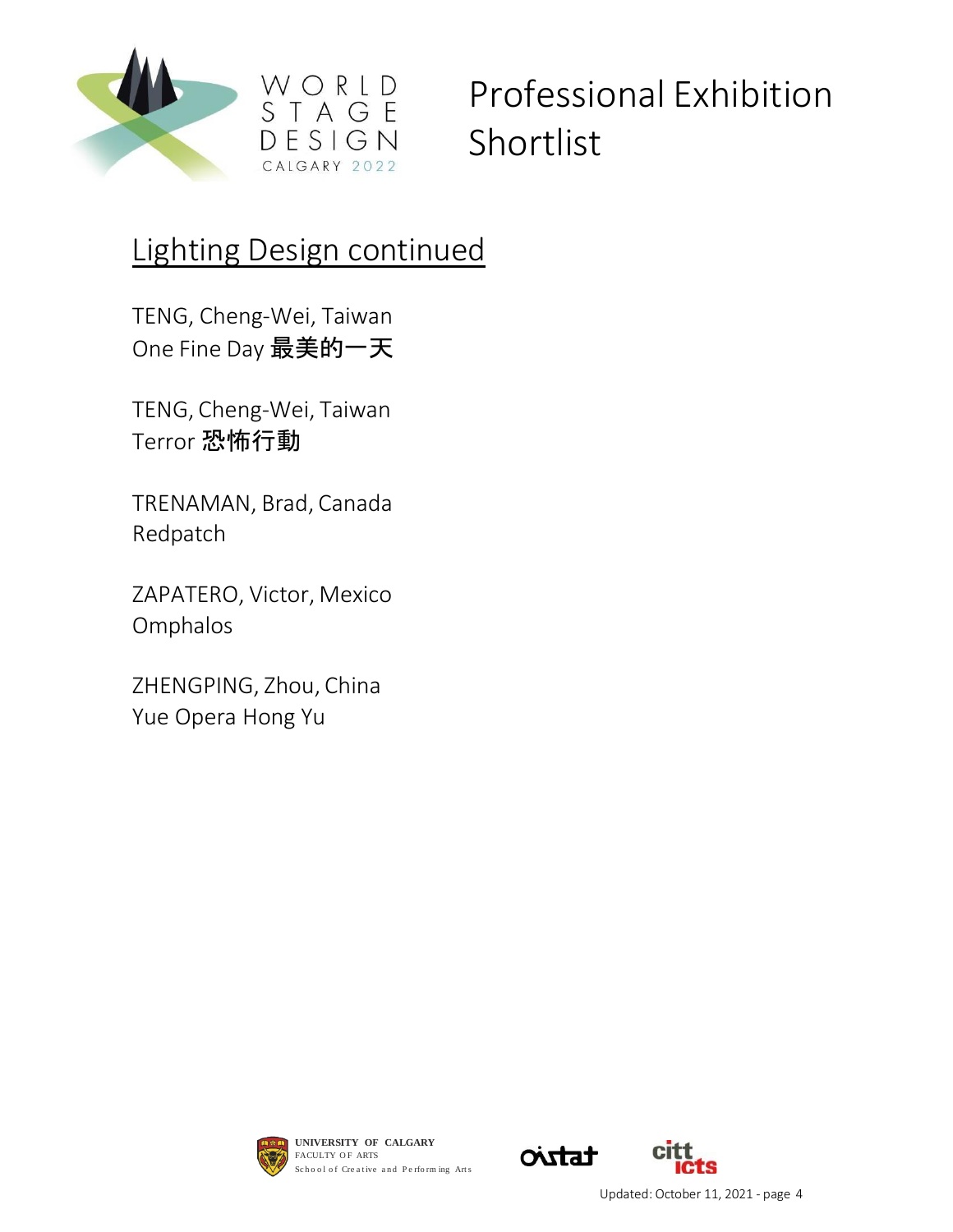

#### Performance Design

ABDALLAH, Amr, Egypt Alamut Castle

ABULAFIA, Yaron, Netherlands IMPULS

ARAYAVEERASID, Pornpan, Thailand Passengers

BERCZI, Zsofia, Hungary Tara's Shell

CAPELA, José, Portugal DINH€IRO

CARR, Andrea, Great Britain **Stuck** 

CUEVAS, Erin and MASSET COLLATZ, Jana, United States of America Contour

CUEVAS, Erin and MASSET COLLATZ, Jana, United States of America Expansiveness: Changing Perspective

deGROOT, Anton, Canada GIANT





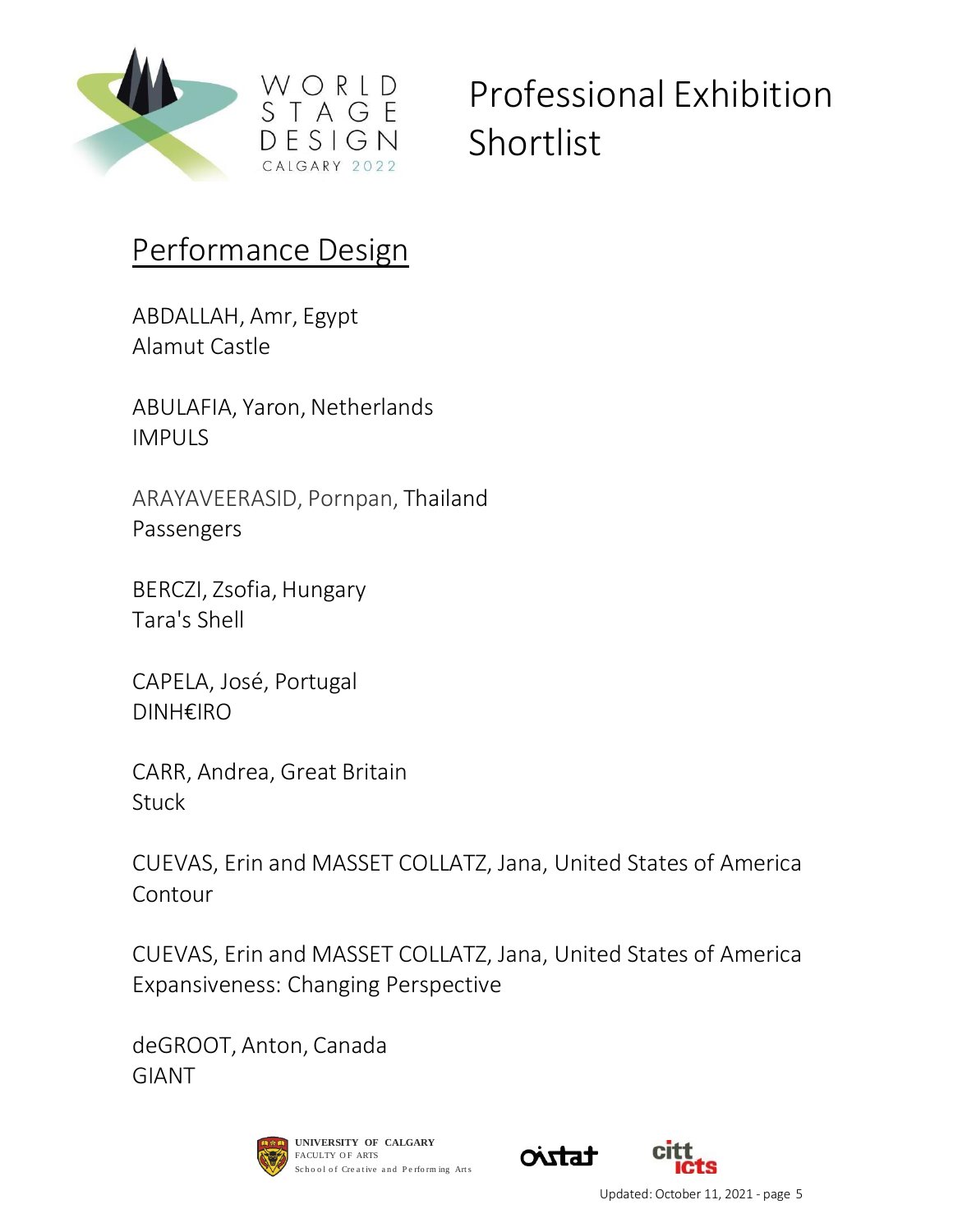

### Performance Design continued:

GONZÁLEZ, Xóchitl, Mexico CLOSER

HERNÁNDEZ, Jesús, Mexico NUMANCIA

HORVÁTH, Jenny, Hungary Molière / Brecht : Don Juan

HSIEH, Chieh-hua and Anarchy Dance Theatre, Taiwan The Eternal Straight Line

HSIEH, Hsiao-Ting, Taiwan Narcosis

JABARES-PITA, Ana Inés, Great Britain The Lovely Bones

JIMENEZ, Carolina, Mexico Ambedo

KANDER, Martyna, Poland The Winter's Tale

KÁLMÁN, Eszter, Hungary The Bell Jar



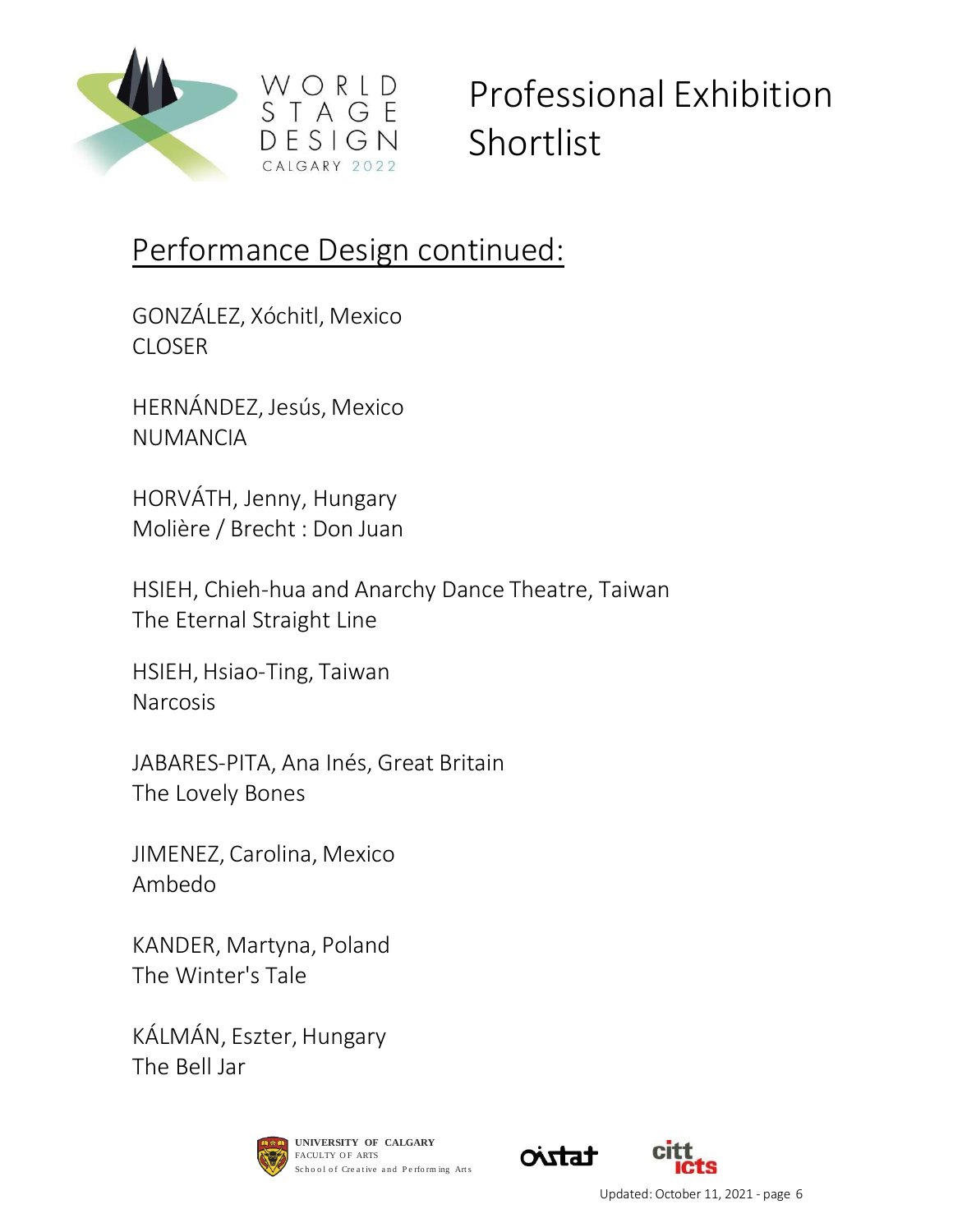

### Performance Design continued

KÁLMÁN, Eszter, Hungary The Viceroy (Bánk bán)

LAINE, Vespa, Finland Vox Herbārium –Plant Series IV

NAGY, Fruzsina, Hungary The Little Ghost

RAYTCHINOVA, Marina, Bulgaria Frankenstein

ROBINSON, Anna, New Zealand A Raisin in the Sun

LEONG, Son U, Macao Utopia one

TRUBRIDGE, Sam, New Zealand Ecology in Fifths

TSENG, Jui Hsuan, Taiwan NO.60

WANG, Zhigang, China ECHO



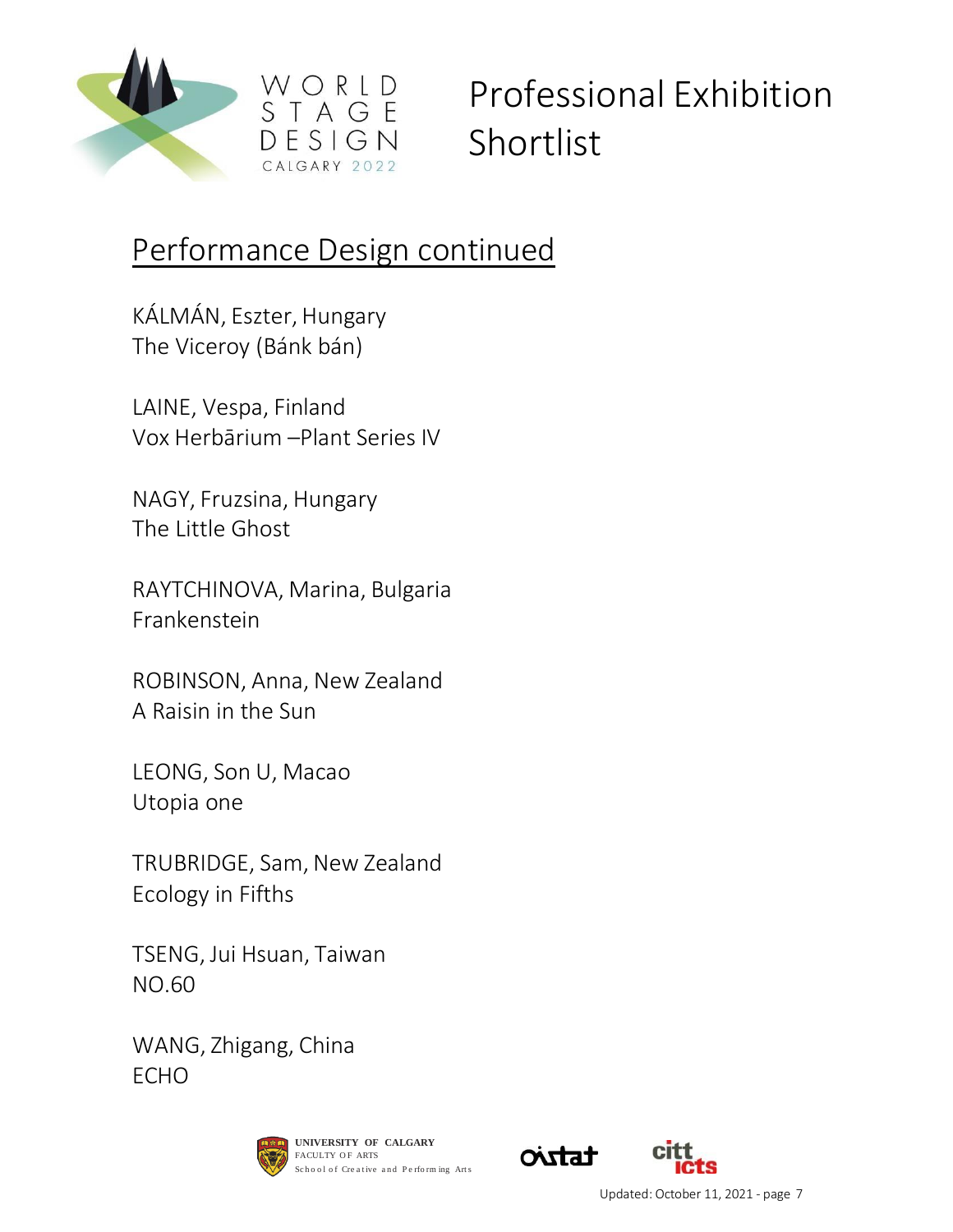

#### Projection Design

CHOU, Tung Yen, Taiwan Chronicle of Light Year: Taipei-Copenhagen

CHOU, Tung Yen, Taiwan Formosa

LEE, Kuo-Han, Taiwan Break & Break!

SUN, Ruey Horng, Taiwan THE HEADLANDS

WANG, Yi-Sheng, Taiwan Lunar Halo

WANG, Yi-Sheng, Taiwan The Colours



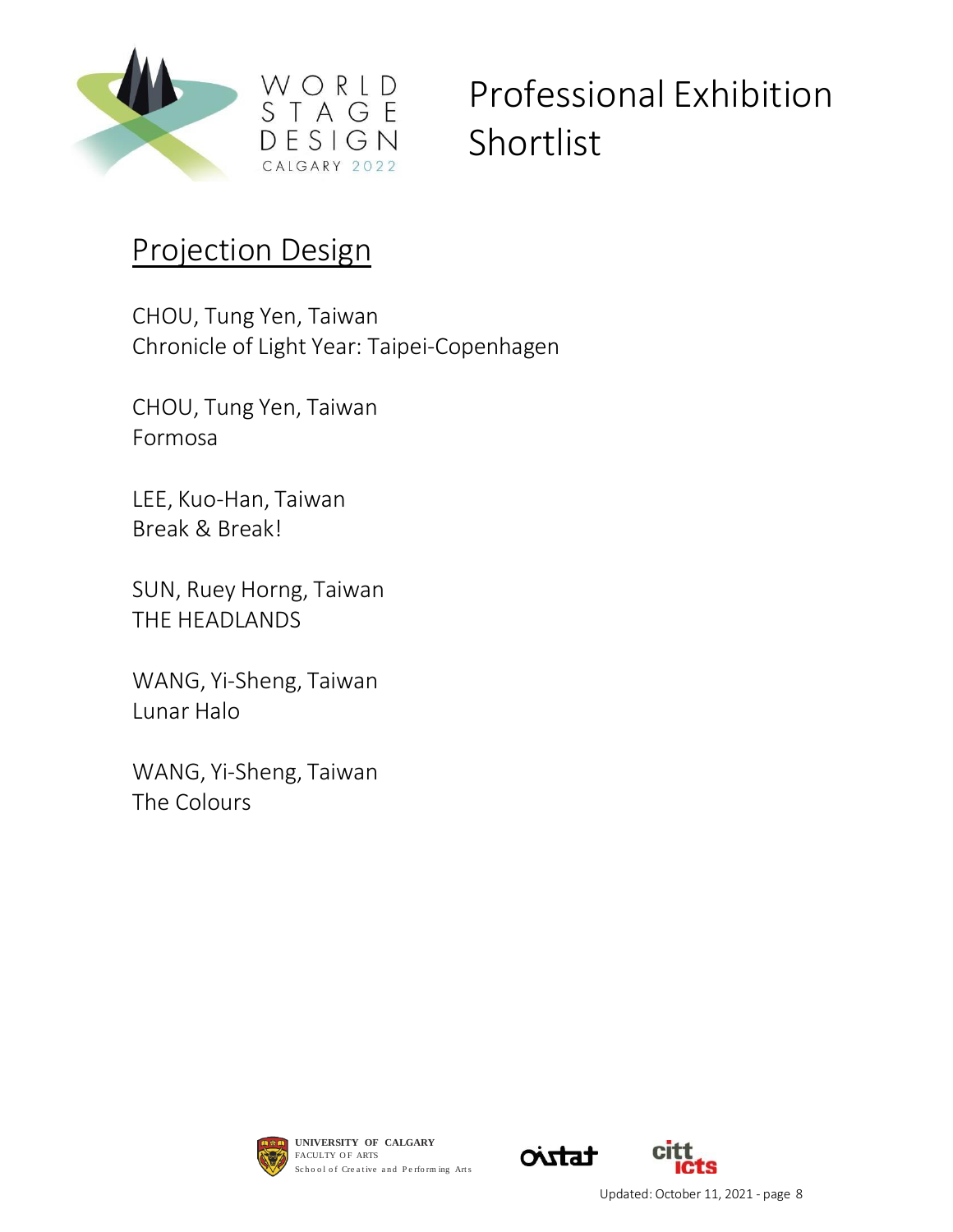

#### **Set Design**

BALLINA, Jorge, Mexico Carmen

BALLINA, Jorge, Mexico Omphalos

CARAZA, Auda and CHÁVEZ, Atenea, Mexico El Juego de los Insectos / The Game of Insects

CALGARY 2022

CHAO, Chien-Ming, Taiwan Ten Lines of Poetry to NK

EASTMAN-MULLINS, Rob, United States of America Macbeth

HARIU, Shizuka, Japan Dystopian Dream

HAUBERG ENGEL, Catia, Denmark Richard lll

HOHMANN, David, Germany Der Sandmann

JI, Qiao, China Tale of Handan





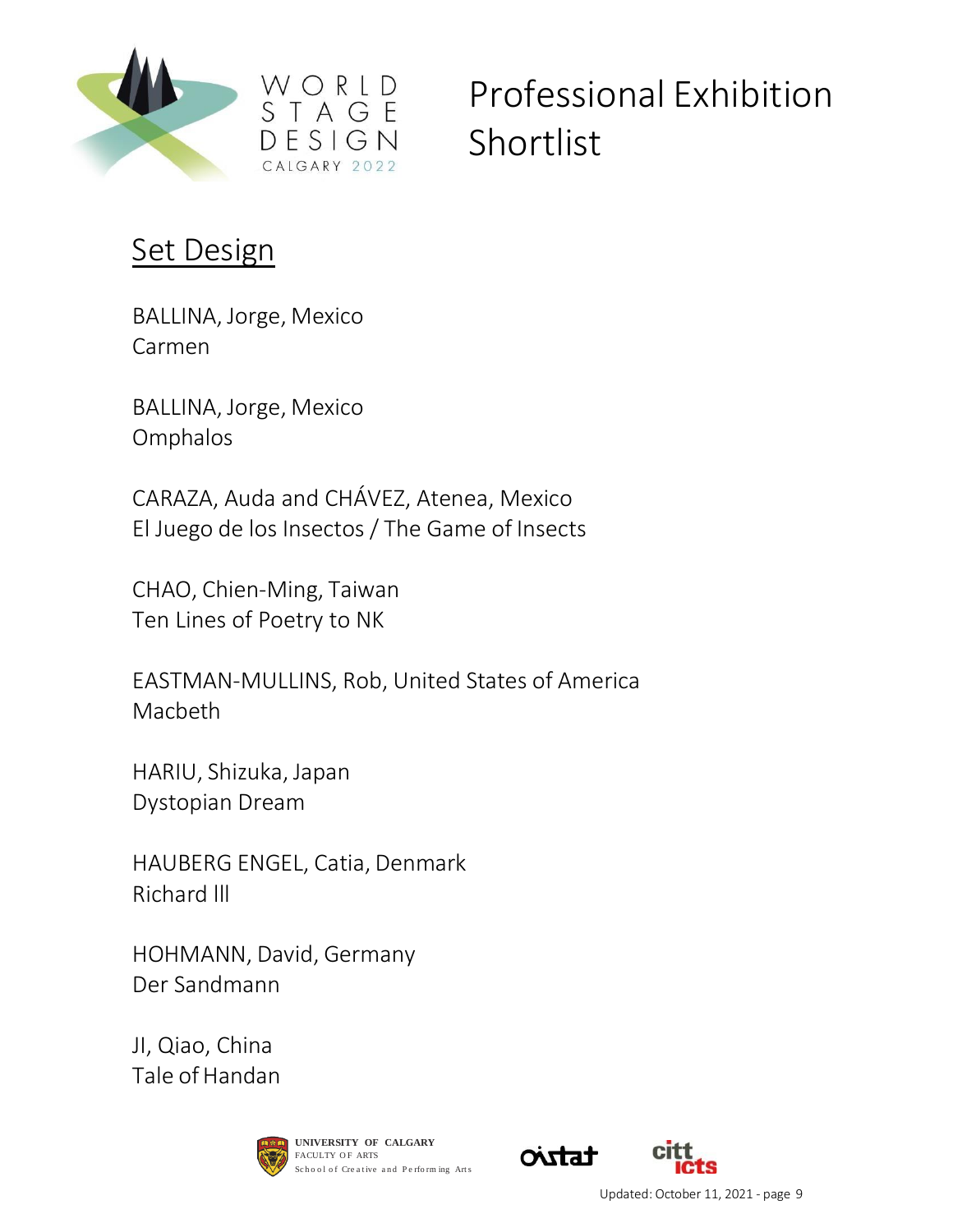

#### Set Design continued

WORLD

 $ESIGN$ CALGARY 2022

JOUD, Kinan, Syria The wave and the seagull

KASTELL, Mona, Great Britain Glimpsing Air Pockets

LIANQING, Ma, China Macbeth

LIU, Kedong, China Amnesty

LIU, Xinglin, China The Tempest

LIU, Xinglin, China The Twelve Souls of Time

MARIN DEL RIO, Mario, Mexico Hoy será otro dia maravilloso

PENEYRA, Faust, Philippines FUN HOME

RZEWUSKA, Edyta, Mexico Camille Claudel





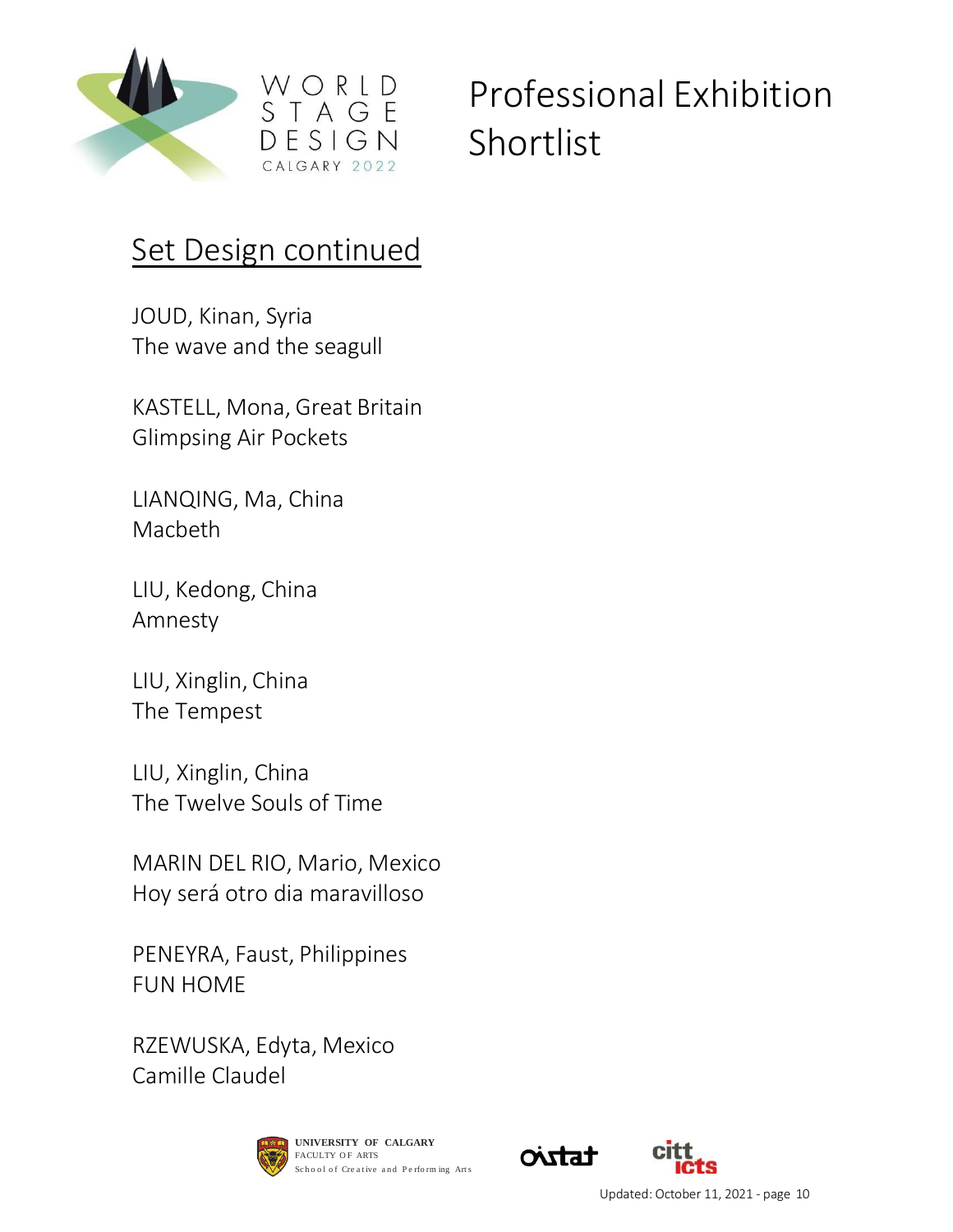

#### Set Design continued

SIU, Wai-Man, Hong Kong The Wall

TAN, Zeen, China Like Flowers

TANG, Qi, China Ferocious Wind

TRAVERS, Leslie, Great Britain Francesca da Rimini

YUEN, Hon-Wai, Hong Kong Rashomon

ZHANG, Wu, China Teahouse



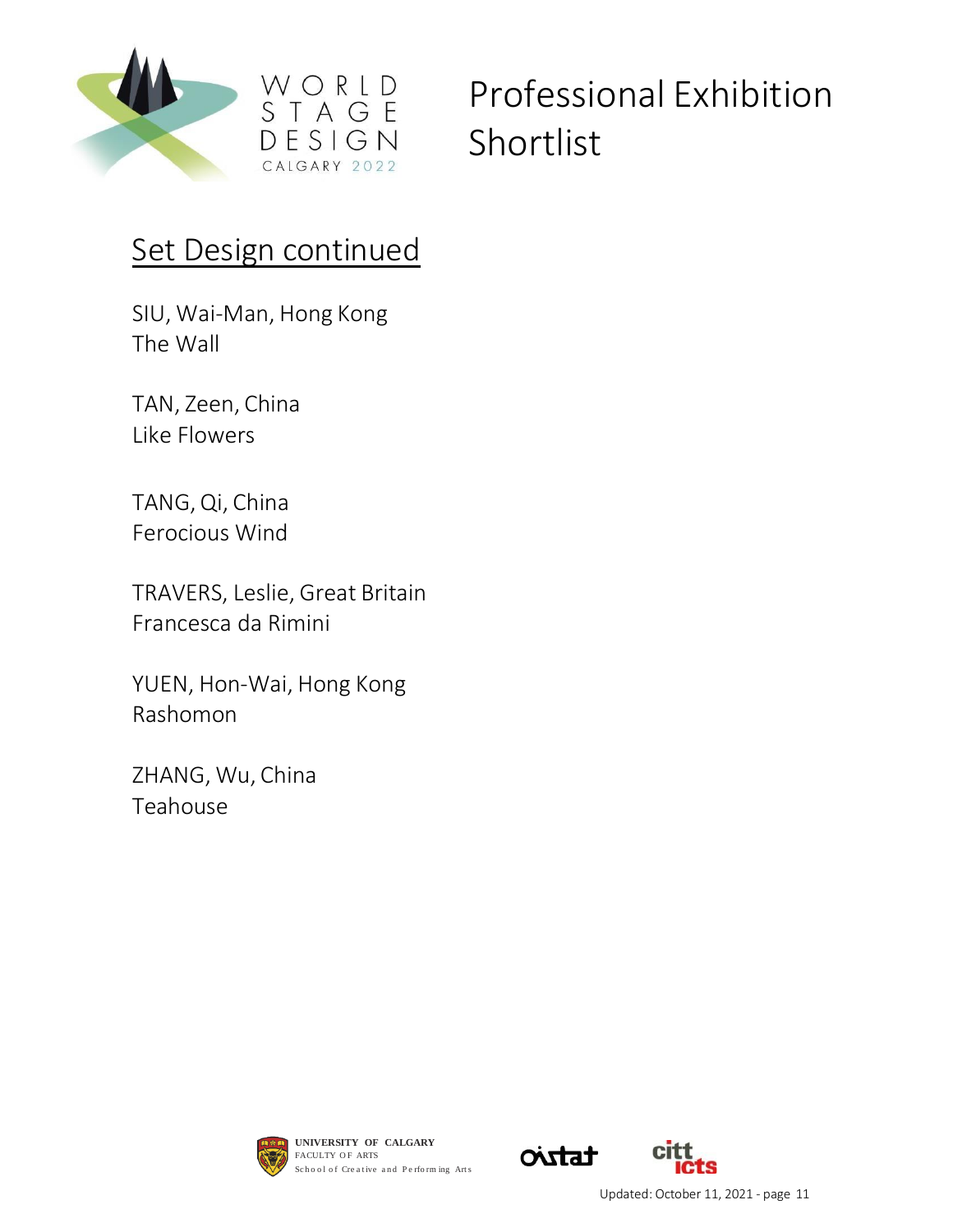

#### Sound Design

CERDA PUGA, Josefina, Chile Cómo se recuerda un crimen? / How do you remember a crime?

CHIANG, Tao, Taiwan Hades Apocalypse

CRAIG, Curtis, United States of America Frankenstein

HEINO, Markus, Finland Vox Herbārium –Plant Series IV

KIL, Sun Hee, Republic of South Korea The Brothers Size

LI, TziMei, Taiwan Masses